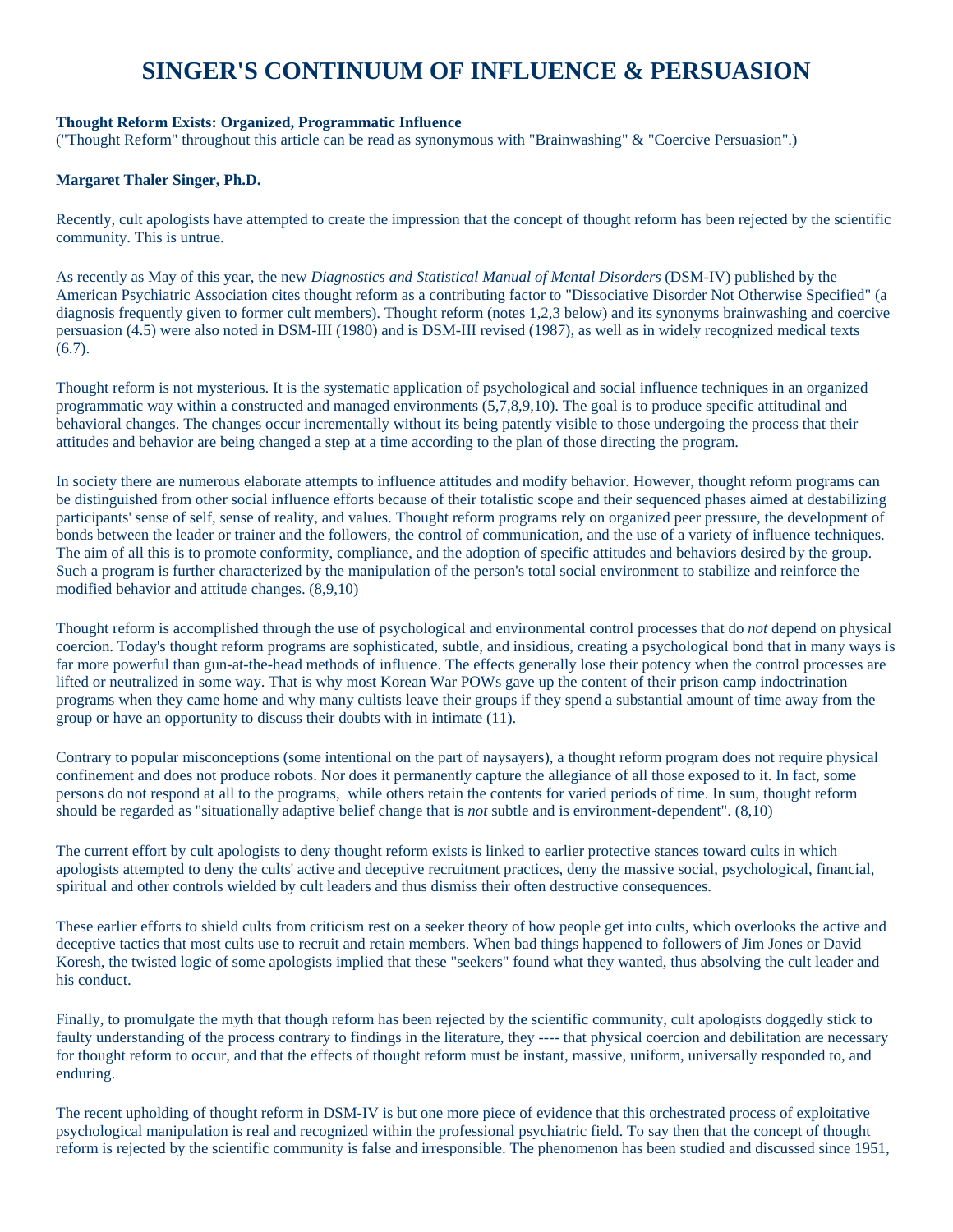and continuing studies by social psychologists and other behavioral scientists have solidified our understandings of its components and overall impact.

© 1994 M.T. Singer {*The Cult Observer*, Vol.11, No.6 (1994): 3-4.}

## This table is from **[Cults In Our Midst](http://www.amazon.com/exec/obidos/ASIN/0787902667/factnet-20/104-9374991-5971130)**

## Table 3.2. **Continuum of Influence and Persuasion**

|                                      | <b>Education</b>                                                                                                                                               | <b>Advertising</b>                                                                                                                                | Propaganda                                                                                                                                               | <b>Indoctrination</b>                                                                                                             | <b>Thought Reform</b>                                                                                                                     |
|--------------------------------------|----------------------------------------------------------------------------------------------------------------------------------------------------------------|---------------------------------------------------------------------------------------------------------------------------------------------------|----------------------------------------------------------------------------------------------------------------------------------------------------------|-----------------------------------------------------------------------------------------------------------------------------------|-------------------------------------------------------------------------------------------------------------------------------------------|
| <b>Focus of body</b><br>of knowledge | Many bodies of<br>knowledge, based<br>on scientific<br>findings in various<br>fields.                                                                          | Body of knowledge<br>concerns product,<br>competitors; how to sell<br>and influence via legal<br>persuasion.                                      | Body of knowledge<br>centers on political<br>persuasion of masses<br>of people.                                                                          | Body of knowledge<br>is explicitly<br>designed to<br>inculcate<br>organizational<br>values.                                       | Body of knowledge<br>centers on changing<br>people without their<br>knowledge.                                                            |
| Direction &<br>degree of<br>exchange | Two way pupil-<br>teacher exchange<br>encouraged.                                                                                                              | Exchange can occur but Some exchange<br>communication<br>generally one-sided.                                                                     | occurs but<br>communication<br>generally one-sided.                                                                                                      | Limited exchange<br>occurs,<br>communication is<br>one-sided.                                                                     | No exchange occurs,<br>communication is<br>one-sided.                                                                                     |
| <b>Ability to</b><br>change          | Change occurs as<br>science advances;<br>as students and<br>other scholars offer<br>criticisms; as<br>students & citizens<br>evaluate programs.                | Change made by those<br>who pay for it, based<br>upon the success of ad<br>programs by consumers<br>law, & in response to<br>consumer complaints. | Change based on<br>changing tides in<br>world politics and on<br>political need to<br>promote the group,<br>nation, or<br>international<br>organization. | Change made<br>through formal<br>channels, via written<br>suggestions to<br>higher-ups.                                           | Change occurs rarely;<br>organization remains<br>fairly rigid; change<br>occurs primarily to<br>improve thought-<br>reform effectiveness. |
| <b>Structure of</b><br>persuasion    | Uses teacher-pupil<br>structure; logical<br>thinking<br>encouraged.                                                                                            | Uses an instructional<br>mode to persuade<br>consumer/buyer.                                                                                      | Takes authoritarian<br>stance to persuade<br>masses.                                                                                                     | Takes authoritarian<br>& hierarchical<br>stance.                                                                                  | Takes authoritarian &<br>hierarchical stance;<br>No full awareness on<br>part of learner.                                                 |
| <b>Type of</b><br>relationship       | Instruction is time-<br>limited:<br>consensual.                                                                                                                | Consumer/buyer can<br>accept or ignore<br>communication.                                                                                          | Learner support &<br>engrossment<br>expected.                                                                                                            | Instruction is<br>contractual:<br>consensual                                                                                      | Group attempts to<br>retain people forever.                                                                                               |
| <b>Deceptiveness</b>                 | Is not deceptive.                                                                                                                                              | Can be deceptive,<br>selecting only positive<br>views.                                                                                            | Can be deceptive,<br>often exaggerated.                                                                                                                  | Is not deceptive.                                                                                                                 | Is deceptive.                                                                                                                             |
| <b>Breadth of</b><br>learning        | Focuses on<br>learning to learn &<br>learning about<br>reality; broad goal<br>is rounded<br>knowledge for<br>development of the possibly buyer.<br>individual. | Has a narrow goal of<br>swaying opinion to<br>promote and sell an<br>idea, object, or<br>program; another goal<br>is to enhance seller &          | Targets large political<br>masses to make them<br>believe a specific<br>view or circumstance<br>is good.                                                 | <b>Stresses narrow</b><br>learning for a<br>specific goal; to<br>become something<br>or to train for<br>performance of<br>duties. | Individualized target;<br>hidden agenda (you<br>will be changed one<br>step at a time to<br>become deployable to<br>serve leaders).       |
| <b>Tolerance</b>                     | Respects<br>differences.                                                                                                                                       | Puts down competition.                                                                                                                            | Wants to lessen<br>opposition.                                                                                                                           | Aware of<br>differences.                                                                                                          | No respect for<br>differences.                                                                                                            |
| <b>Methods</b>                       | Instructional<br>techniques.                                                                                                                                   | Mild to heavy<br>persuasion.                                                                                                                      | Overt persuasion<br>sometimes unethical.                                                                                                                 | Disciplinary<br>techniques.                                                                                                       | Improper and<br>unethical techniques.                                                                                                     |

### **References:**

1. Lifton, R.J. (1961). *Thought Reform and the Psychology of Totalism*. New York: W.W. Norton. (Also: 1993, University of North Carolina Press.)